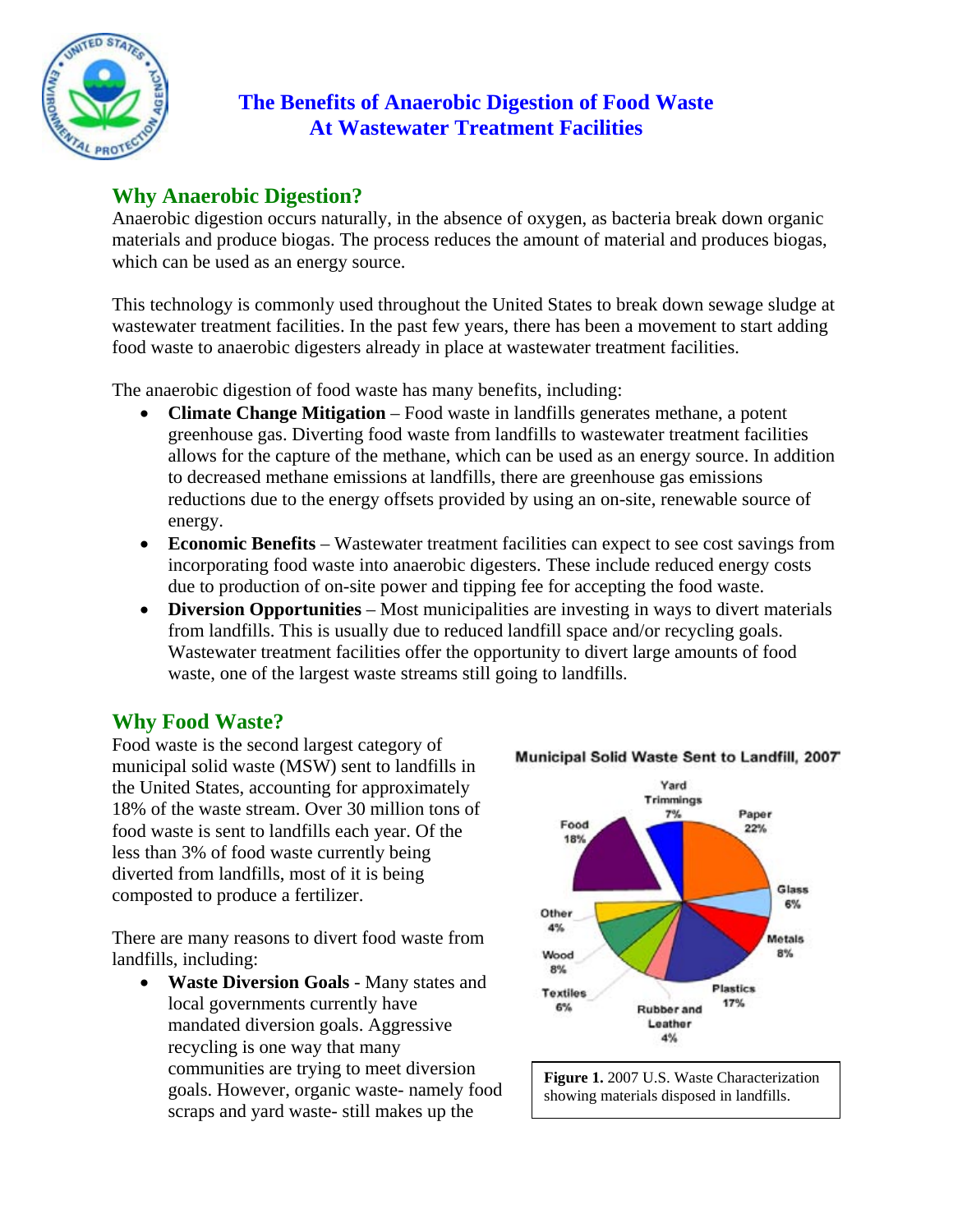largest percentage of what is still being landfilled, and is often left out of recycling programs.

- **Easily Biodegradable –** Food waste is highly biodegradable and has a much higher volatile solids destruction rate (86-90%) than biosolids. This means that even though additional material is added to the digesters, the end residual will only increase by a small amount.
- **Renewable Energy Generation** Arguably, the most important reason that food waste should be anaerobically digested is for capturing the energy content. Unlike biosolids and animal manures, post consumer food scraps have had no means of prior energy capture. In fact, in a study done by [East Bay Municipal Utility District](http://www.epa.gov/region09/waste/organics/ad/EBMUDFinalReport.pdf) it was revealed that food waste has up to three times as much energy potential as biosolids.

#### **Food waste has THREE TIMES the methane production potential as biosolids!**

- Cattle manure=  $25m^3$  gas/ton
- Biosolids=  $120 \text{ m}^3$  gas/ton
- **Food waste= 376 m³ gas/ton**

As energy prices continue to climb and our nation looks towards renewable energy generation and energy independence, capturing the energy from food waste becomes more important.

When facilities start digesting food waste, the increased energy production allows them to offset the amount of energy they are using and potentially sell excess energy back to the grid.

### **Why Wastewater Treatment Facilities?**

Wastewater treatment facilities are an ideal place to increase the diversion of food waste.

- **Existing Infrastructure** Many wastewater treatment facilities in Region 9 and across the country use anaerobic digesters to reduce the volume of the biosolids before they are taken off site. The anaerobic digesters produce biogas which is either flared or used onsite as an energy source. Therefore, the energy capturing infrastructure is already in place at many facilities.
- **Existing Expertise** Wastewater treatment facilities already have the on-site expertise and years of experience dealing with anaerobic digesters; vessels that are difficult to operate without thorough knowledge.
- Located in Urban Areas Wastewater treatment facilities are often located in dense, urban areas, where compost facilities are not. It makes logical sense for a highly populated area to ship organic waste to a nearby anaerobic digester where the energy content is recovered and the volume reduced. The residual can then be trucked to compost facilities, which are typically located farther from urban areas.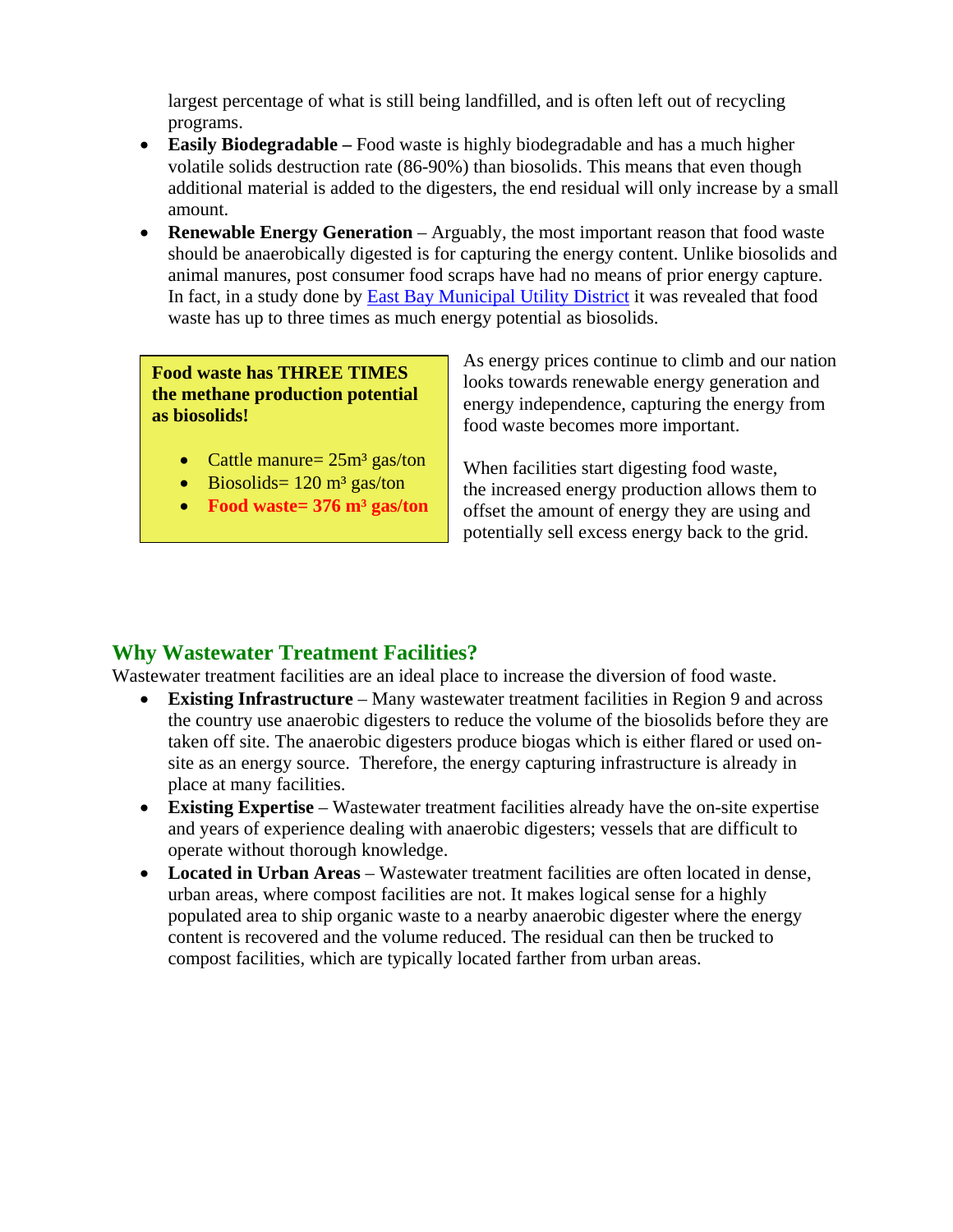| Parameter                                                                     | Units                                                         | <b>Food Waste Digestion</b> |        |                          |        | Municipal<br>Wastewater<br>Solids<br>Digestion |
|-------------------------------------------------------------------------------|---------------------------------------------------------------|-----------------------------|--------|--------------------------|--------|------------------------------------------------|
|                                                                               |                                                               | 15-day MCRT                 |        | 10-day MCRT              |        | 15-day MCRT                                    |
|                                                                               |                                                               | Meso                        | Thermo | Meso                     | Thermo | $Meso^{(1)}$                                   |
| VS (as percent of TS),<br>Feed                                                | $\frac{0}{0}$                                                 | 86.3                        | 87     | 89.9                     | 90.6   | 77                                             |
| VS Loading, Feed                                                              | $1b/ft^3$ -day                                                | 0.28                        | 0.29   | 0.53                     | 0.54   | $0.2^{(2)}$                                    |
| COD Loading, Feed                                                             | lb/ft <sup>3</sup> -day                                       | 0.55                        | 0.57   | 1.09                     | 1.11   | $0.06 - 0.3(3)$                                |
| VSD                                                                           | $\%$                                                          | 73.8                        | 80.8   | 76.4                     | 82.4   | 38-57% <sup>(4)</sup>                          |
| Methane $(CH_4)$<br>Content                                                   | $\%$                                                          | 64                          | 67     | 59                       | 60     | 63                                             |
| Methane Production                                                            | $\mathrm{ft}^3/\mathrm{lb}$ TS                                | 13,300                      |        | 9,500                    |        | 10,000                                         |
| Rate, Avg (Range)                                                             | applied                                                       | $(9,800 - 17,000)^{(5)}$    |        | $(6,600-14,400)^{(5)}$   |        | $(7,500 - 12,600)$                             |
|                                                                               | $ft^3$ per day/<br>$1,000 \text{ ft}^3$<br>digester<br>volume | 2,300<br>$(1,100-3,200)$    |        | 2,600<br>$(1,800-3,800)$ |        | 750<br>$(550 - 930)$                           |
| Residuals (Mass of<br>Biosolids Produced) as<br>a Percent of Feed<br>Applied. | $\frac{0}{0}$                                                 | 36                          | 30     | 31                       | 26     | 56-70                                          |
| Notes:                                                                        |                                                               |                             |        |                          |        |                                                |

1. Based on data from previous EBMUD bench-scale pilot study. Digesters were fed thickened waste activated sludge and screened primary sludge.

2. Maximum recommended loading rate, WEF MOP 8.

3. Maximum recommended loading rate, M&E, 4th Edition.

4. EPA 503 Regulations minimum is 38%. Typical average is 57% from EBMUD bench-scale pilot study.

5. Data combined for mesophilic and thermophilic digesters.

**Figure 2.** Summary of Parameters Comparing Anaerobic Food Waste Digestion to Anaerobic Municipal Wastewater Solids Digestion. (VS= Volatile Solids, TS = Total Solids, COD = Chemical Oxygen Demand, VSD= Volatile Solids Destruction)

### **How do I Make the Investment?**

While many local governments and municipalities may be interested in processing food waste in anaerobic digesters at treatment facilities, they may feel that the cost is a limiting factor. However, there are many things to remember before immediately discounting this technology based on cost.

**Payback period:** Although the initial costs may be large, the digestion of food waste can be quite lucrative and the payback period can be less than three years depending on the existing infrastructure at the wastewater plant.

When a facility accepts food waste at a plant, they can charge the waste hauler a tipping fee for accepting the material. In addition, there is a significant amount of money that will be saved in energy avoidance due to methane production. The excess energy can be sold back to the grid for profit.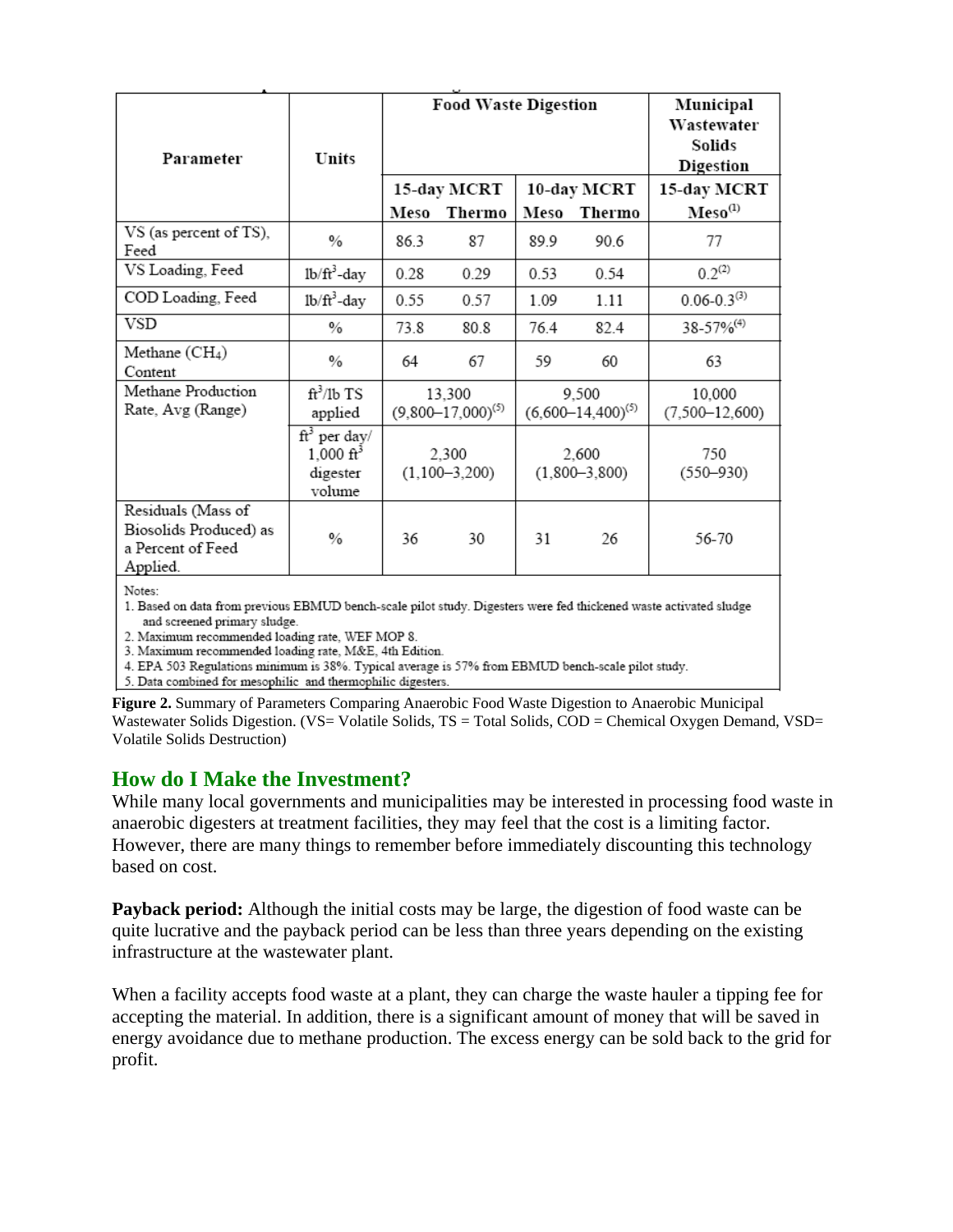#### **Funding Mechanisms:**

While the short payback period may be an incentive for treatment facilities to invest in this technology, that doesn't necessarily mean that the up-front money is available.

For specific information on grants and funding opportunities, please see the Region 9 Water Sustainable Infrastructure funding page at<http://www.epa.gov/region9/waterinfrastructure/>

• **Federal and State Sources** can provide financial assistance. The federal government provides grants, loans, and rebates. California agencies also provide grants, loans, rebates, renewable credits, and stand-by rates for energy conservation practices. Local utility districts may provide private sources of funding.

• **Performance contracting** is one way to pay for the infrastructure upgrades needed to implement anaerobic digestion at a wastewater treatment facility.



**Figure 3.** This post-consumer food waste will produce energy and a soil amendment when anaerobically digested and then composted.

Performance contracting begins with a company hired to work with a locality or municipality. The company studies the potential energy savings of a particular investment, in this case the excess methane that will be produced during the anaerobic digestion of food waste. The performance contractor then provides the upfront capital needed to invest in the new infrastructure and installation costs. They are paid back with the energy savings of the municipality. The locality will start to gain the energy income after the contractor has been paid back.

• **Grants** are another option to secure funding for implementing new infrastructure. Many state and local organizations are looking for new ways to promote renewable energy sources. Although applying for and receiving grants can be a long and arduous process, grants are the ultimate source of funding as they do not have to be paid back. However, some grants do require the awarded organization to provide a match in funding.

**Other Funding Sources:** If your situation does not allow for performance contracting and seeking grants has been an unsuccessful venture, there are still ways to secure funding. Consider options such as; loans, venture capitalist money, research and development budgets, and state funds promoting renewable energy sources. In addition, consider conducting an economic analysis that would compute the payback period and cost savings for your specific situation. When presented to local officials, a private board, etc. they may be more willing to invest in the technology when they see the financial potential.